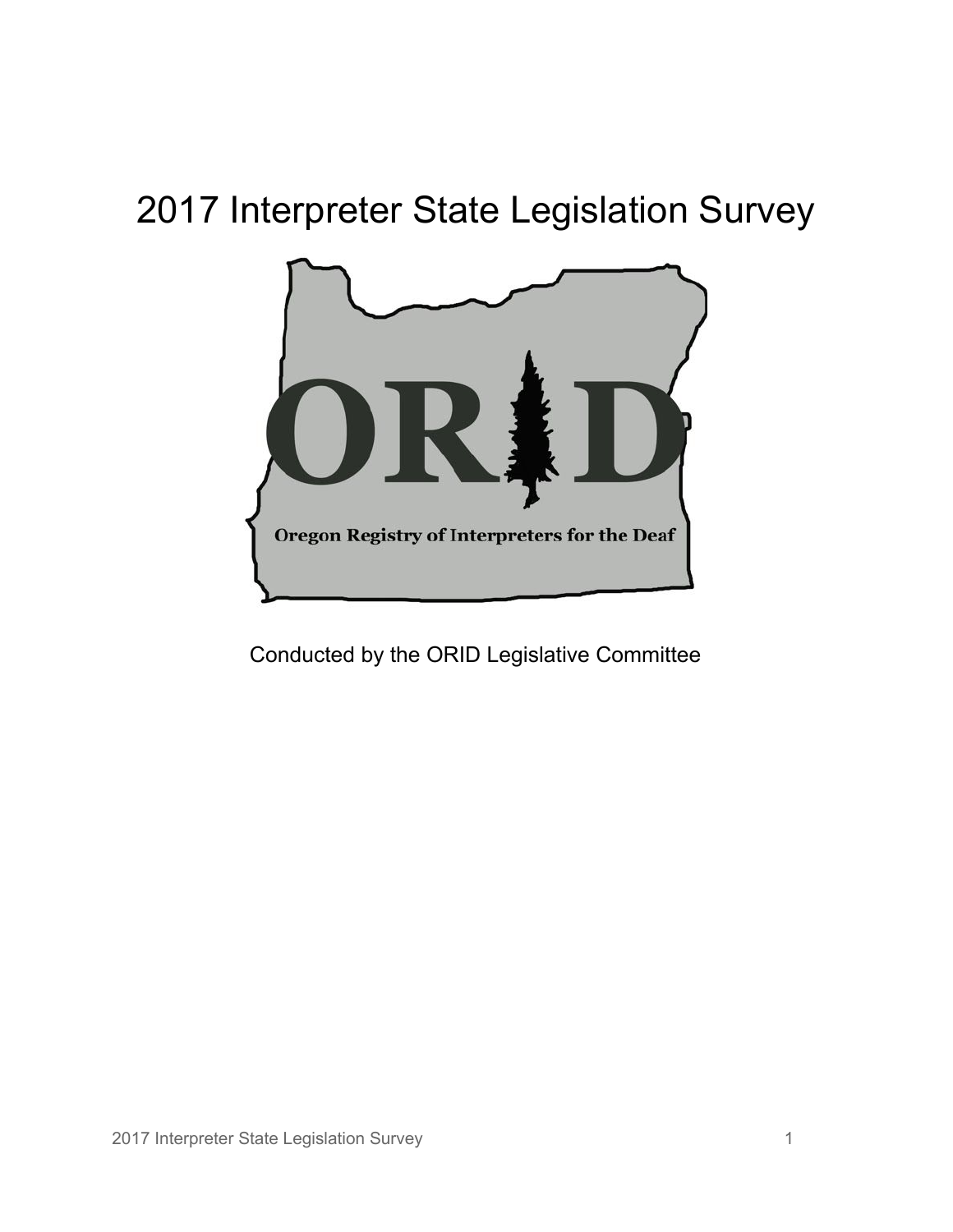States that filled out the survey Idaho California California Rhode Island Rhode Island Alaska Hawaii Iowa Nebraska Colorado **Massachusetts** New York **Wisconsin** Tennessee

#### What type of legislation does your state have for interpreters?

14 responses



#### How was your state licensure or registry program developed?

12 responses

- Through a task force of members representing different organizations
- $\bullet$  N/A
- It is in development now. We are waiting to work with our state Deaf Association.
- Sorry I wasn't living here at the time but I do recall that the Deaf community was very much involved, they wanted to be able to take quick action if they had a concern about an interpreter

2017 Interpreter State Legislation Survey 2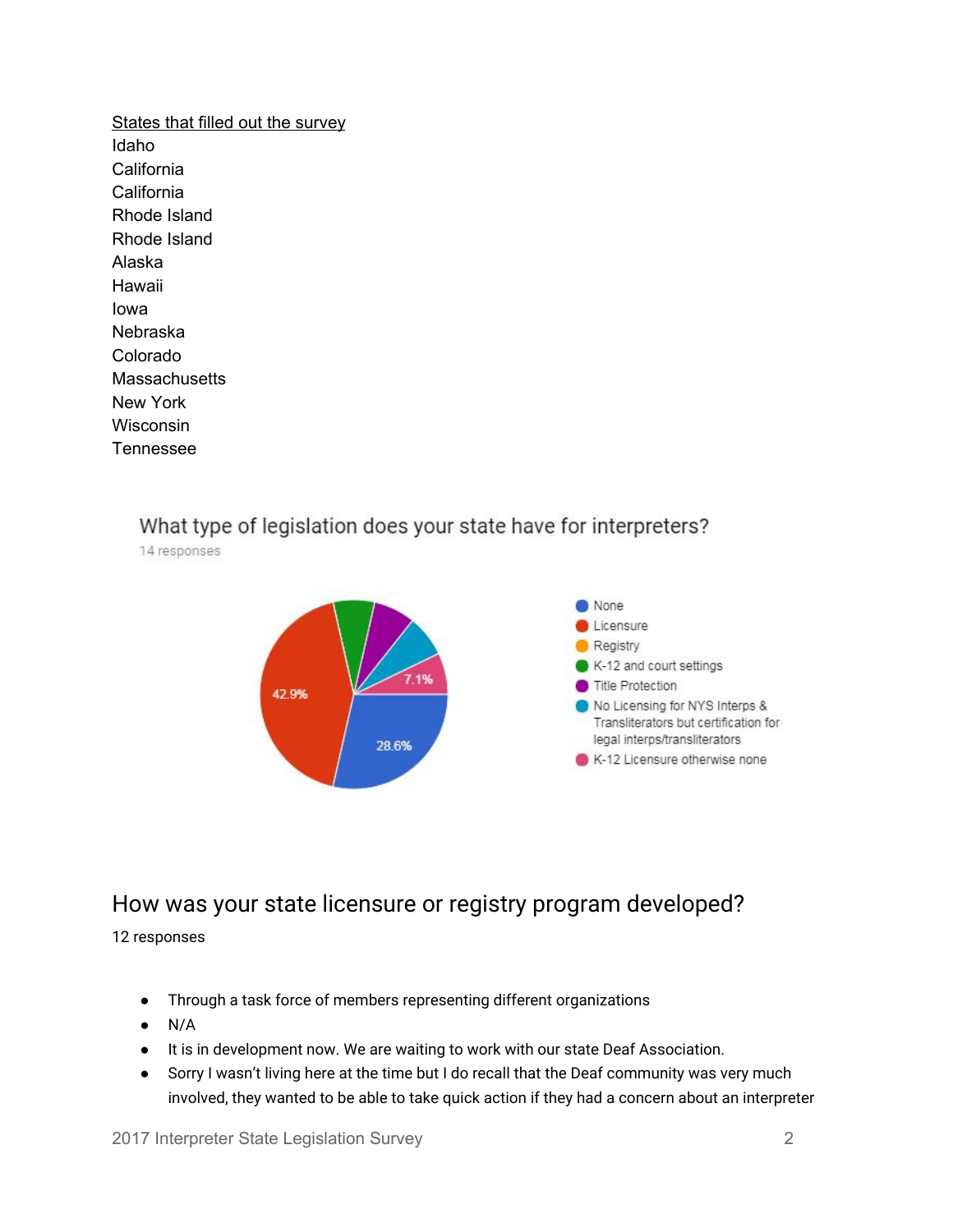- Group from Deaf community and Local RID developed it and submitted legislation thru supportive legislators. Organized the Deaf and interpreter communities to get support, testify etc against a strong opposition group.
- Through legislation brought by ISRID and IAD, then assigned to Iowa Department of Public Health.
- Developed as a collaboration between NeRID and NeAD.
- A group tried 5 times over several years to get state licensure, but the state didn't see a need (no proof of "harm" to Deaf people), so the state offered title protection instead. It means that you cannot call yourself an interpreter unless you hold RID certification.
- It's in-progress right now. Lots of meetings with stakeholders and community members. Being pushed through by an interpreter who is also a lawyer. She mostly drafted the proposal with consults from other states.
- NA
- WisRID and WAD (Wisconsin Association of the Deaf) worked together for over 15 years to get licensure to pass in 2009. I don't know too much about what happened to initially have it pass but we are currently looking to update it. I've provided the link that has much more information as to what is currently being done.
- In process of developing non-k-12 interpreting licensure legislation with a diversified group of stakeholders from throughout the state. K-12 licensure was developed by DOE with input from various stakeholders in the state.

# What is the biggest benefit after implementing the licensure/registry program?<sup>11</sup> responses

- $\bullet$  N/A (2)
- Elevate quality of interpreters and implement mechanism on how to collect complaints
- Anyone can go online and find out who is licensed and make their choice of an interpreter from that list
- Increased minimum requirement to work as an interpreter. Protected Deaf and hearing consumers - now there was away to fie complaints even if the interpreter (and most then were not) RID certified.
- Knowing that consumers have an avenue to file complaints about rogue interpreters or interpreters who were unprofessional in taking work that they were not qualified for.
- Took a long time and several legislation changes, but the biggest benefit is that our best qualified interpreters are working and the false wannabes are not.
- It was better than nothing?? There really is no benefit.... :(
- NA
- I wish it was better quality services but we've seen some issues in our current licensure and are hoping to better empower the Deaf community with our new bill.
- not seen yet

2017 Interpreter State Legislation Survey 3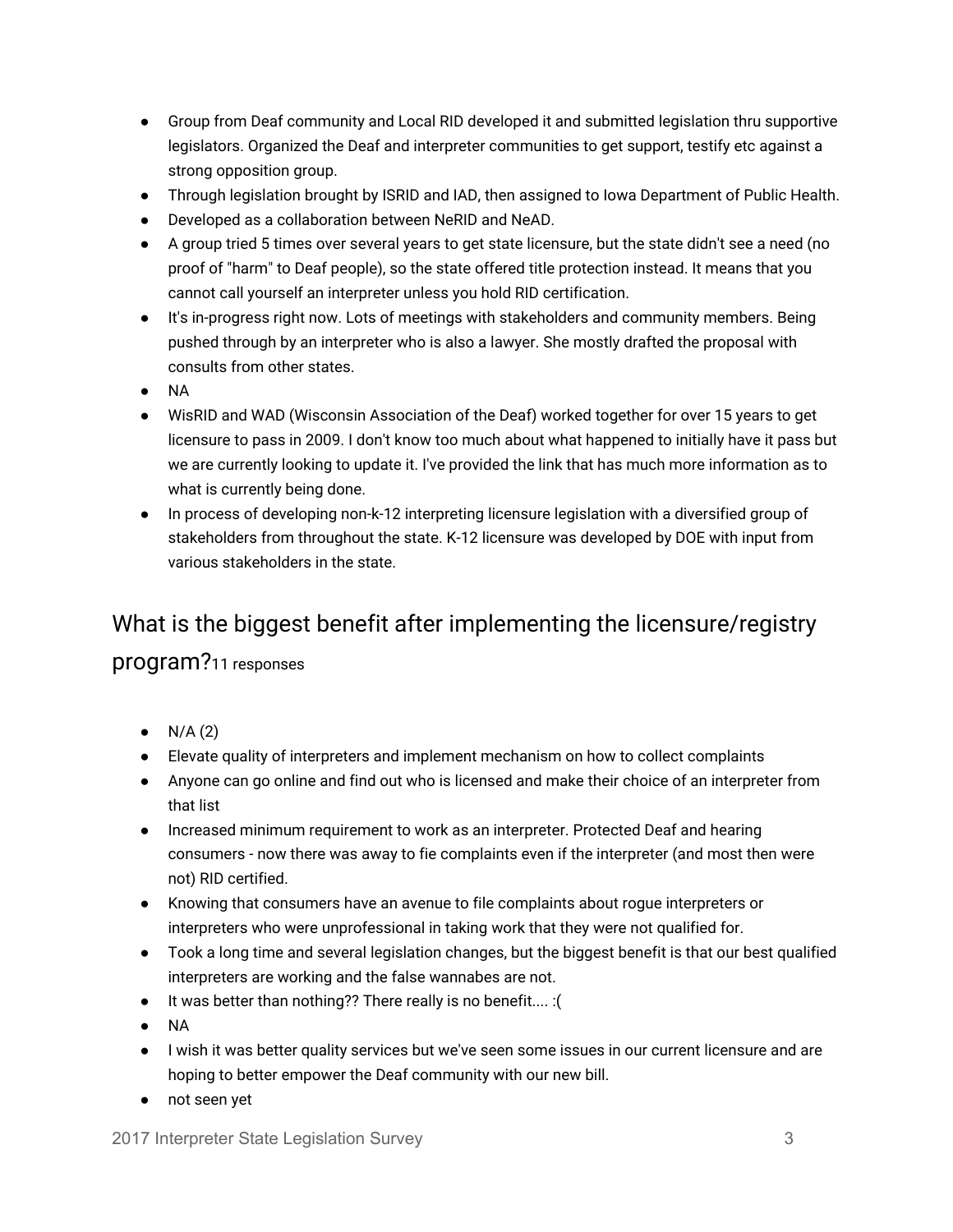# What has been the biggest challenge after implementing the licensure/registry program?<sup>12</sup> responses

- streamline two existing laws (Educational Interpreter Act)
- $\bullet$  N/A
- Our state is very large (we have multiple RID chapters) and collaboration with all the interpreting field, Deaf communities and Deaf leaders in the state is a challenge we have not been able to overcome yet.
- When people do have a complaint about an interpreter the licensure board has limited power to act and can be out of their depth once lawyers get involved. Very few deaf people file complaints, we think it may be because they fear the process may not be confidential or by revealing their complaint, their confidentiality will be at risk.
- Having complaints filed. Keeping the licensure board filled and operational.
- We have a temporary license that can be issued to anyone because there are no qualifications and have had some issues with that process.
- The biggest challenge at first was we discovered our law was very lacking and restrictive in what we could put into the administrative rules. Eventually, it was the scope of the law and the rules, in respect to what areas an interpreter needed a license.
- No one knows about it (Deaf community nor many interpreters) and there is no policing and then no action taken against individuals who are not RID certified who call themselves interpreters. Also, those who are not RID certified can call themselves anything else (signer, communication facilitator, etc) and still work the same jobs. Lastly, the law only states that it applies to RID certification, therefore those who hold the BEI cannot call themselves interpreters.
- Right now some of the biggest challenges seem to be funding and complete community buy-in. In MA, we have the Commission for the Deaf and Hard of Hearing (MCDHH). The goal is to have a registry established under one bill, and enforcement of licensure under a second separate bill.
- NA
- Making sure that people who are working as interpreters are licensed.
- na

If your state were to go through the licensure/registry process today, what would you do differently? What lessons have you learned?12 responses

- $\bullet$  N/A (2)
- Include representative from state court system in the process earlier.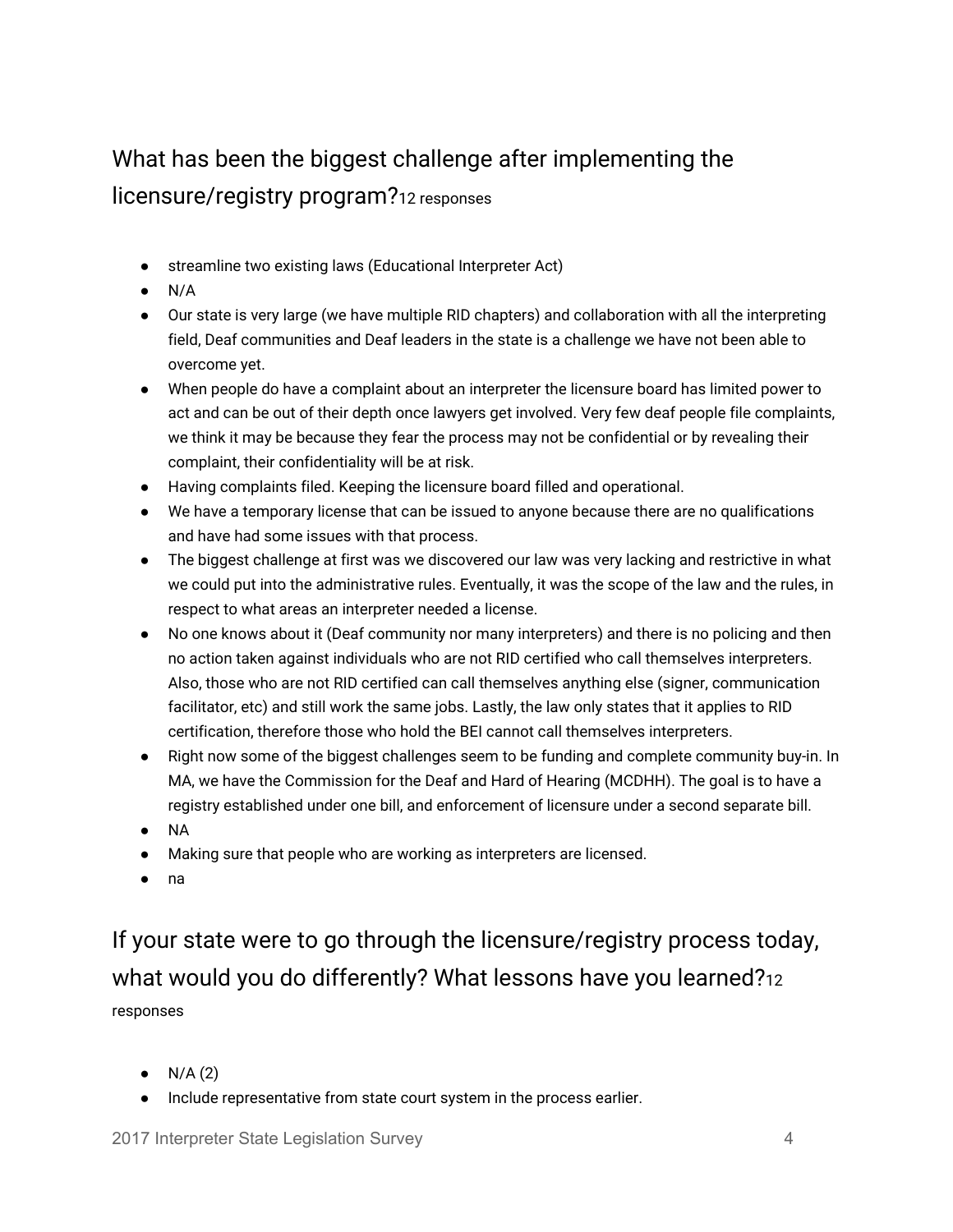- Whomever the "host" for the licensure enforcement may be should know a lot about interpreting. Our Dept. Of Health is our host and they know little/nothing about the 70 plus licenses they administer. Interpreting is tricky too because of the old certifications, the new certifications, the many screenings and the delays with certifying CDI's. Too much alphabet soup for them.
- Smaller board.
- I think we would have put the mentoring program within the temporary license requirements long ago, and had some language in the legislation that allows for some requirements to get the temporary license besides not be able to pass a qualifying exam.
- Make sure our legislation was as detailed at the beginning as it is now. Also, keep the state Department of Education out of everything at the beginning. That may be why the law was so watered down at the beginning.
- Unfortunately, Colorado is a state that does not grant licensure to very many professions. We want to get licensure, but are unsure how to get around Colorado's strict laws.
- N/A, in-progress
- We have tried to submit a bill for licensure for all Interpreters in NYS several times and another for educational interpreters specifically suggesting the EIPA (a grant was given for this project). However, both endeavors went no where.

Note: Certification is required for Court interpreting. The link is http://codes.findlaw.com/ny/judiciary-law/jud-sect-390.html

- Like I said, we are going through it right now (again). If we were to go back to the beginning of the process this time, I would say that I wish we did a better job meeting and talking with people. We did surveys but I think we should have actually met and talked to people face to face.
- Keep tight control on who is involved in the writing of the legislation. Remember that this will be a dramatic impact on interpreters and the Deaf community. Include all stakeholders in establishing the composition of the writing group.

## The interpreting community (both deaf and hearing)13 responses

- Fully supported (with exception of a few unqualified interpreters)
- $\bullet$  N/A
- Working on a consensus now.
- I recall the hearing interpreters being resistant at the time
- For those certified or near certified it was positive. For those with screening or no credentials it was negative- but many of them did become certified which improved the quality of the interpreter pool.
- There seems to be an overall consensus to have some form of regulation in an effort to protect consumers in the Deaf and Hard of Hearinf community. It's just a matter of getting people together to be a united front.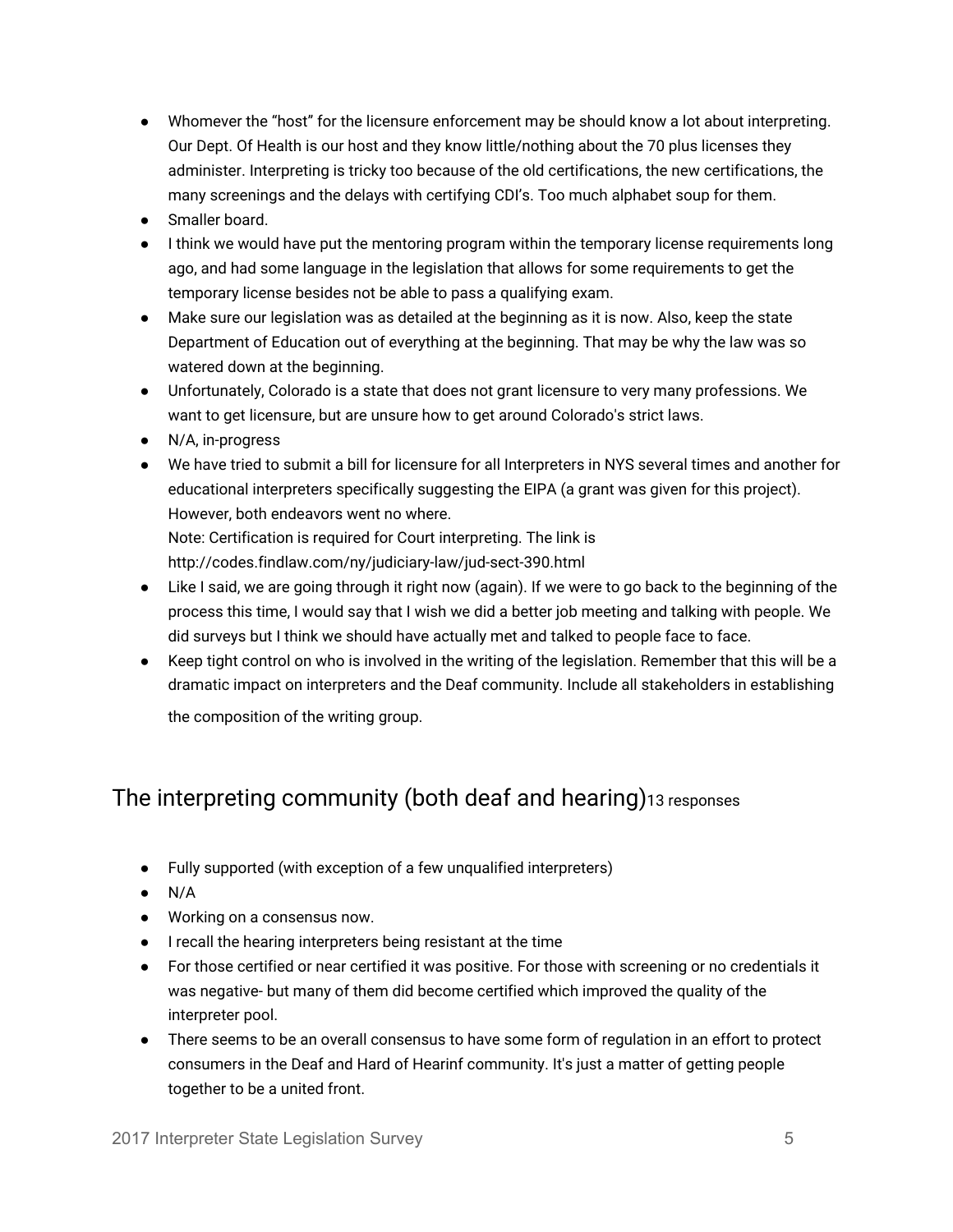- The interpreting community was mixed. Some interpreters who knew they couldn't pass the qualifying exams were very derisive of the process, while those who had been working and were certified or qualified by exam were vindicated and validated.
- The interpreting community was lukewarm at first because the legislation was so narrow. Now, they're jumping for joy because it has been expanded many times.
- Most hate (or are unaware of) Title Protection.
- In-progress right now: interpreters generally were in support of licensure, but deeply concerned about gate-keeping power going to a centralized body and about fees incurred (in addition to RID fees, AC RID fees, and CEUs, licensure is an additional financial burden)
- Supportive for the licensure proposal for all interpreters in NYS. (Not successful)
- First licensure I'm not sure, Now in favor of licensure but not all in favor of our proposed bill
- Much resistance especially surrounding grandfathering in non-certified interpreters

#### The Deaf community <sup>13</sup> responses

- Fully supported
- $\bullet$  N/A
- Working on a consensus now.
- The Deaf community wanted licensure
- Very supportive! Without their support it would not have happened.
- The Deaf community also agrees that some form of regulation is needed but most importantly they want a way to file a grievance that is unbiased. My personal opionion is that we also need further self-advocacy training so that when they see something they say something. Currently that isn't happening.
- The Deaf community has been generally satisfied with the process. They have been a little disappointed in the temporary license and those who hold that license. The Deaf community also was dissatisfied with the license board's progress on some disciplinary issues.
- The Deaf community at first was thrilled but then became disappointed when it was discovered the law had to be amended so many times to cover every possible situation. They're still a little disappointed that K-12 interpreters are not covered by the same standards as the community interpreters are.
- Most are unaware that we have Title Protection and those that do, have no idea where or how to file a complaint if an uncertified interpreter calls themselves an interpreter.
- In-progress right now: Overall, strongly in support of licensure. Some concerns about the wording of the bill: wanted to make sure the Deaf Community was a stakeholder written into the bill (used our local NAD chapter, MSAD)
- Supportve for the licensure proposal for all interpreters in NYS. (Not successful)
- First licensure in favor of licensure, Now in favor of licensure but not all in favor of our proposed bill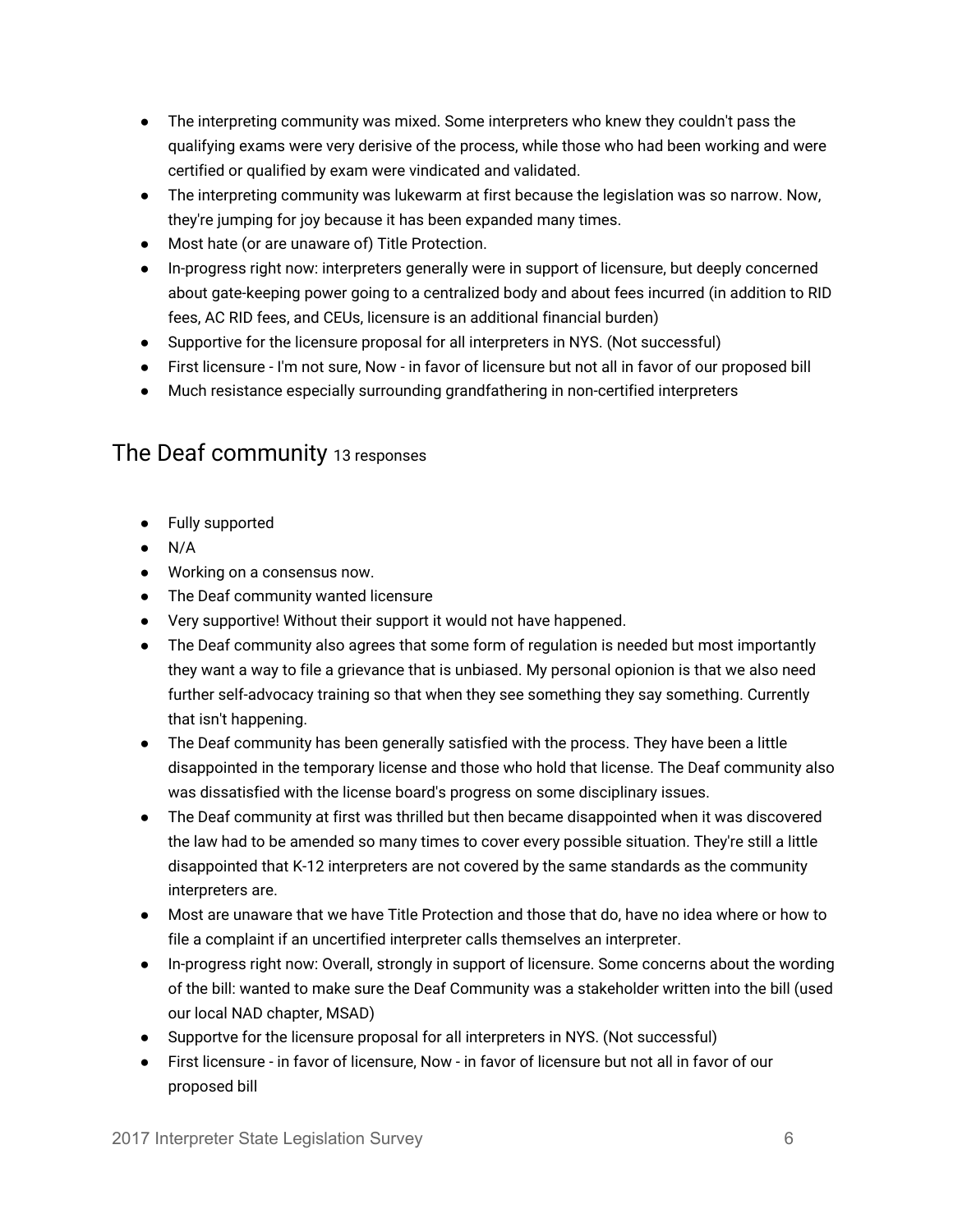● Great desire for licensure. Specifically to protect the Deaf community

#### The educational (K-12) community <sup>13</sup> responses

- Partially supported
- $\bullet$  N/A
- We have state standards for working in K-12 settings. Additional standards seem superfluous to the interpreters working in K-12 settings.
- I don't know
- Initial licensure did not include educational Interpreters but it does now. I think mixed since many ed Interpreters did not have EIPA
- Not sure.
- They literally hate it for the most part. It's caused a high turnover among those interpreters and educational administrators struggle to find quality replacements when the time comes.
- They've been thrilled and stubborn to keep their interpreters out of the state license process. Instead, they have their own standards which are a bit subpar compared with those working in the community.
- Have their own requirements (EIPA) and are not involved with the Title Protection discussion.
- Unknown
- Both the Deaf Community and the Interpreting community were supportive but this was not successful. Educational/staff in public schools were concerned they would not meet the requirements if it passed; training was provided.
- We already have a separate license for K-12 interpreters through DPI we've had issues where they want to be included with our current efforts but it's difficult as it is a separate license
- The final version of the law for K-12 was vastly different from what the writing group had recommended

## The post-secondary interpreting training community <sup>13</sup> responses

- Fully supported
- $\bullet$  N/A
- Unsure.
- I don't know
- We don't have one in or state.
- Not sure.
- Having worked in one of the programs in our state, we were adamant about our students understanding the process and understanding their skills within the whole process.
- There were no programs in the state when the law was developed.
- Most hate (or are unaware of) Title Protection.

2017 Interpreter State Legislation Survey 7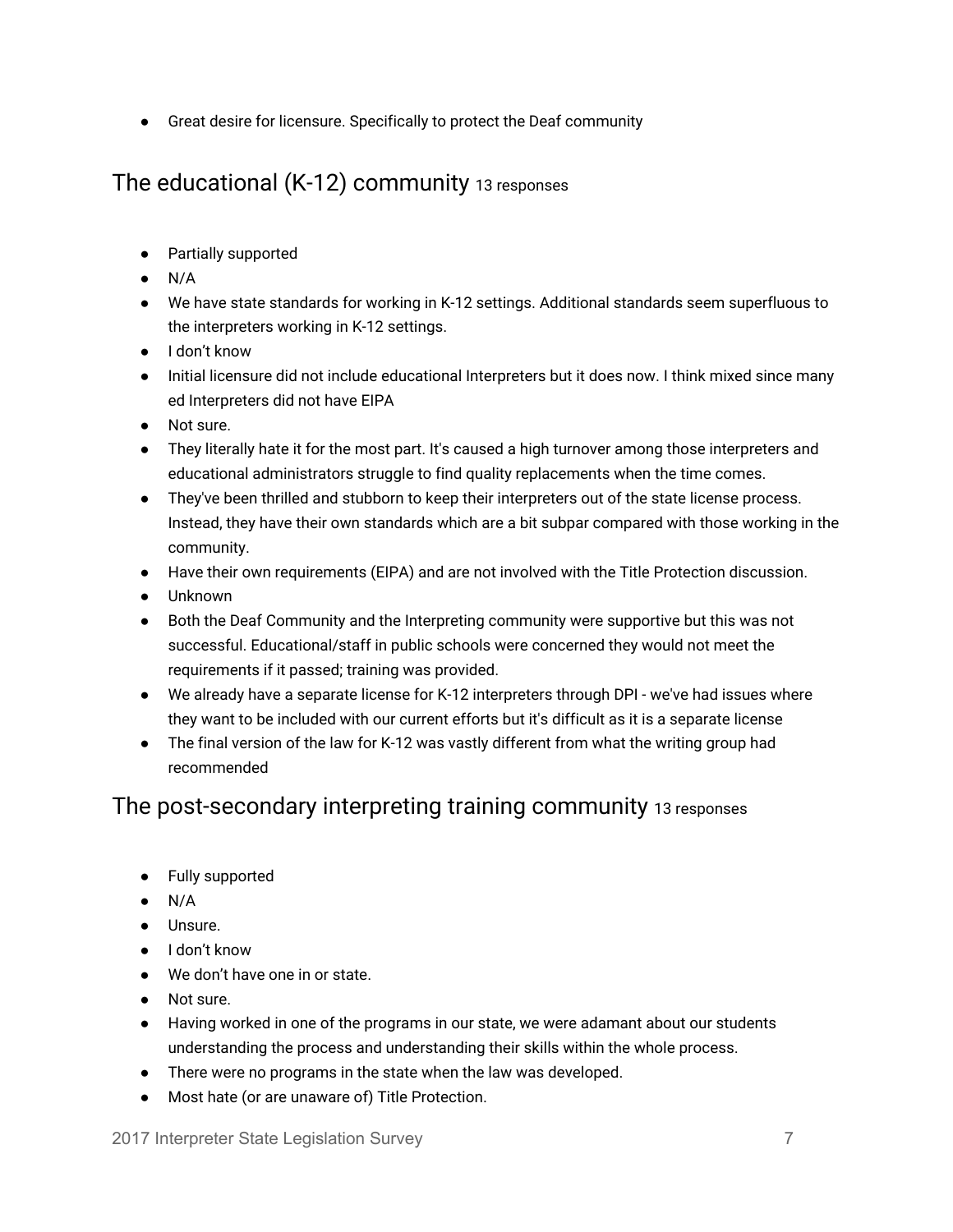- In-progress right now: generally supportive, but concerned that the bill didn't cover the specifics of how ITP graduates would be able to gain the skills to work. Gap years are already challenging to bridge, and licensure might make that even more difficult if there is no mentorship support or other allowances made.
- NA
- In favor
- Same concerns over grandfathering of non-certified interpreters

#### How did you communicate the process to the stakeholders?

12 responses



### Which of the above were the most effective in gaining trust, acceptance and support of the process?

9 responses